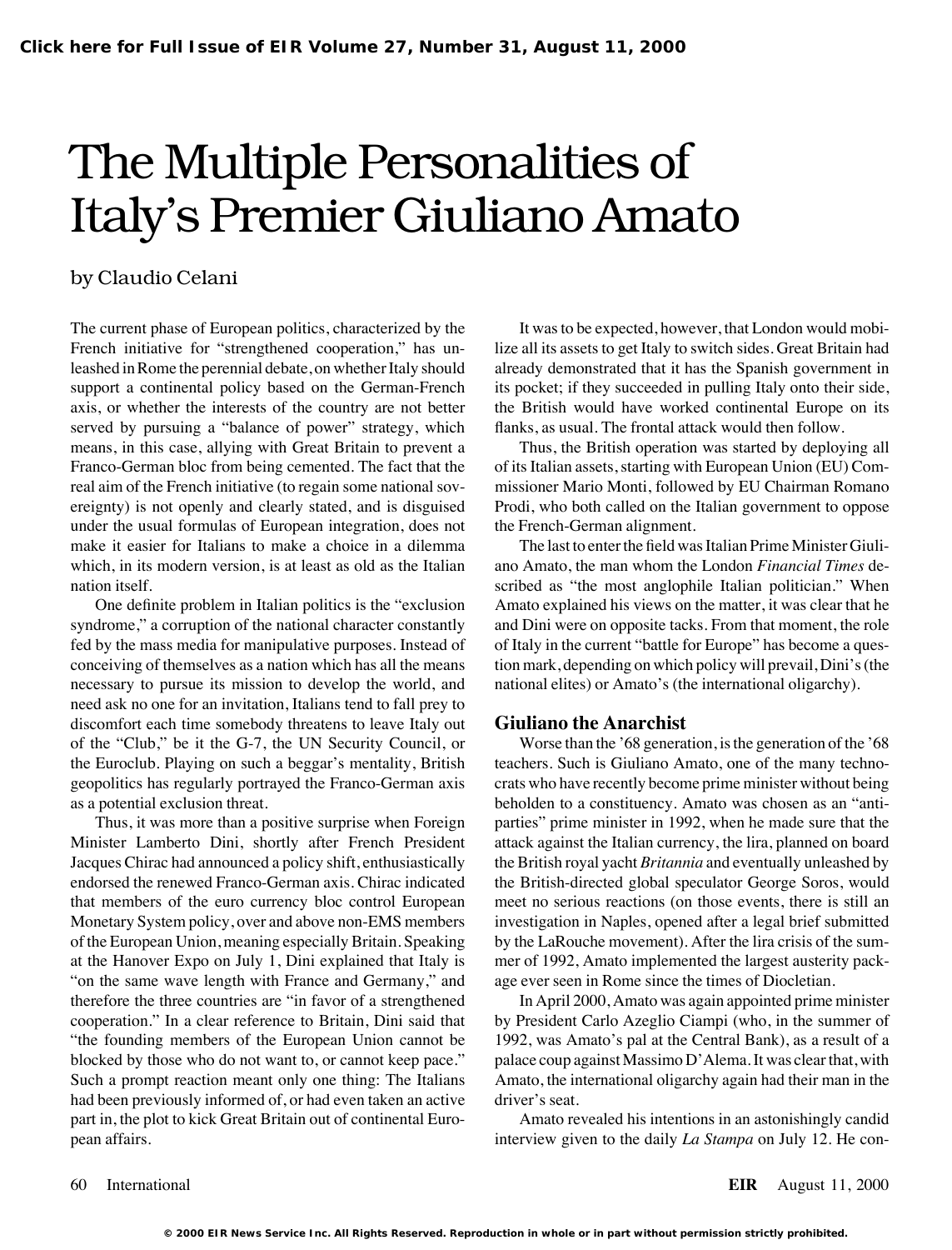

fessed that he wants to sabotage anything opposed to what he els taking on sovereignty, and therefore I speak about changbelieves to be the inevitable transfer of power away from ing functions and not powers." the sovereign nation-state—not in favor of a supranational In reality, sovereignty, like power, does not disappear. European institution, but in favor of a state of anarchy! He What Amato does not say is that power will be "privatized" called it a "post-Hobbesian world," or better, a "medieval" in the hands of the oligarchy, which will pull the strings of world. the "higher levels." In this picture, citizens' rights will be

Anybody who thinks that Lyndon LaRouche exaggerates, also privatized. when he accuses the international oligarchy of planning to go Amato goes on: "What is taking shape, and the European back to the Middle Ages, where 90% of the human population Union prefigures that perfectly, is a new post-Hobbesian, is thrown back into the condition of animals, should carefully post-state order. . . . Today, nobody is sovereign any longer read what the current Prime Minister of Italy, a former head . . . [as in] the classic state expressed by princes with exclusive of the Aspen Institute, says. powers. Such powers today become dispersed, without, how-

that Amato's thoughts came out of the closet. Spinelli believes thought." in the utopia of a supranational European government, and is Being a radical positivist, Amato believes, or speaks "as provoked when Amato bluntly replies that this will never if" he believed, that the modern nation-state was born with come into being. "The Italian Premier," she writes, "indicates Hobbes. What he means really, is a "post-Leibniz" world. He that projects can be ambitious, but in order to overcome the also lies when, later on, he adds, "This is how Europe was political obstacles, one must hide, dissimulate them. You built." In reality, the original European Common Market was

must act 'as if,' in Europe, . . . as if states remained sovereign, to convince them to no longer be sovereign. The Brussels [European Union] Commission, for instance, must act as if it were a technical body, in order to operate like a government. And so on, dissimulating and leaving things unsaid. Amato . . . let it be understood that this is a tactic the better to enter through the [narrow door]. The narrow door is the December conference in Nice. . . . Until that day, one must act 'as if.'. . . Amato, in reality, envisages an evolving world, abstracted from the balance of power still prevailing in the West: He envisages a world he calls post-Hobbesian, post-sovereign, without hierarchies. He seemed enthralled by this mental speculation, so much so that he became a prisoner of it. Hence, his criticism of the Federalists, who still believe that the United States of Europe will be born of a transfer from the old sovereignties to a superior, supranational sovereignty. According to Amato . . . the sovereignty lost on a national level does not go to any new subject. It is given to faceless entities: NATO, the UN, at last the [European] Union. The Union is in the vanguard in the evolving world: It points to a future of princes without sovereignty. In this sense, it supersedes the United States itself, which is bound to the old idea of the prince. . . . The new one is headless, and the driver is neither catchable, nor electable."

"The truth is," Amato says, "that sovereign power, by changing, evaporates. Powers are moved to higher levels, without these lev-

It may be to the credit of the interviewer, Barbara Spinelli, ever, giving life to a new sovereign figure, as the Federalists